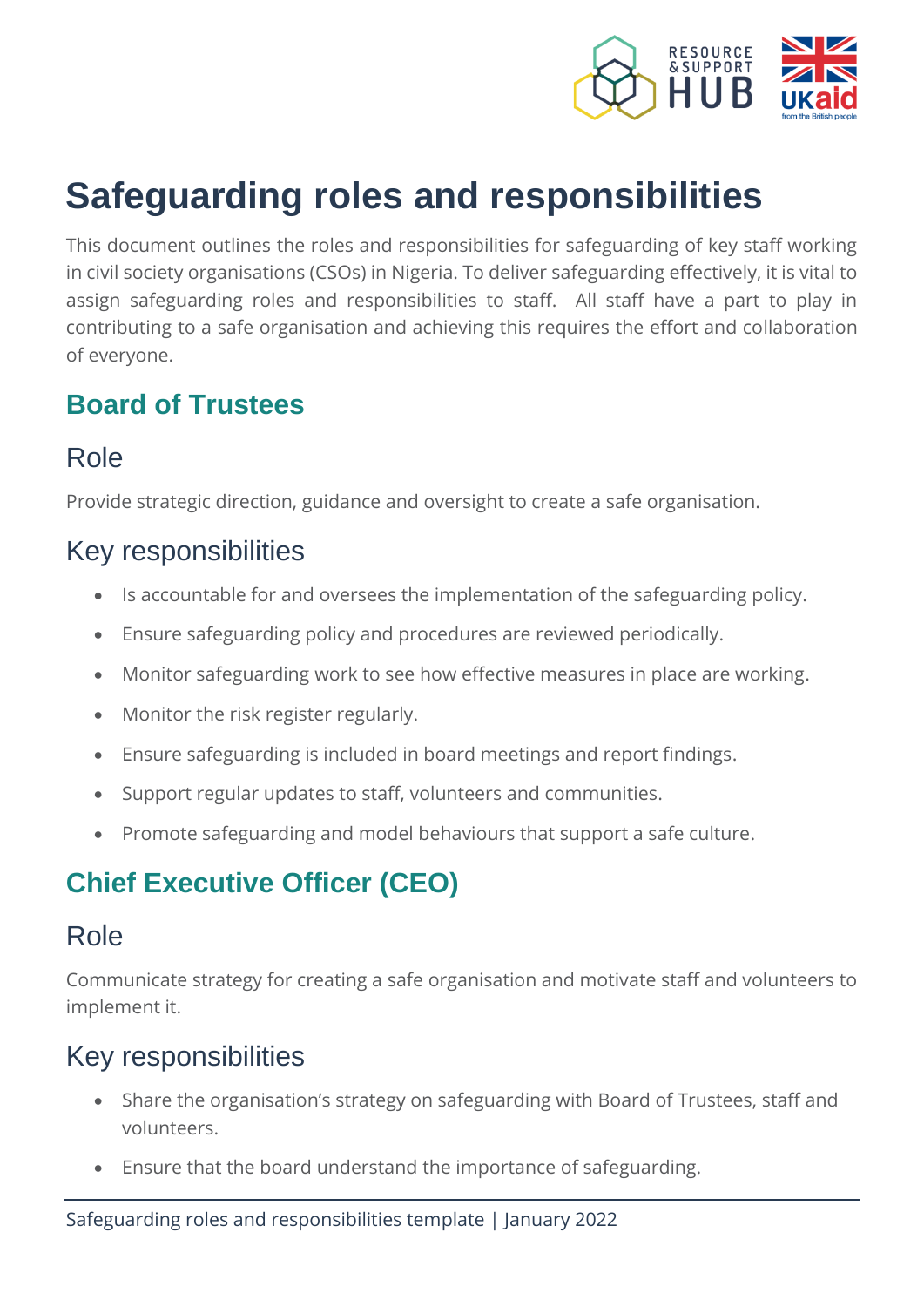

- Ensure a culture of openness within the organisation to enable staff and volunteers to report concerns.
- Model the behaviours that promote safeguarding.
- Provide strong leadership support to safeguarding focal points.
- Remind Board of Trustees, staff and volunteers regularly of the organisation's commitment to safeguarding via emails, townhall meetings etc.
- Provide updates to Board of Trustees on safeguarding practice or case reviews.
- Ensure that all concerns and reports are promptly investigated.

## **Safeguarding Focal Person**

#### Role

Coordinate and support the development and implementation of the safeguarding policy and procedures.

#### Key responsibilities

- Conduct safeguarding induction for newly hired staff and volunteers.
- Conduct safeguarding training for staff and volunteers appropriate to their roles.
- Ensure that all staff, volunteers, contractors and partners understand the code of conduct, are aware of expected behaviours and implications of misconduct.
- Ensure that all staff, volunteers, partners and contractors sign the code of conduct.
- Raise awareness on safeguarding policy in project communities and ensure that community members know what behaviours to expect from staff and how to raise and report concerns.
- Receive safeguarding reports/ concerns and ensure that appropriate steps are taken to address them.
- Provide regular updates regarding reports/ concerns that arise to senior management and relevant stakeholders.
- Maintain proper documentation of all reports and the case handling process.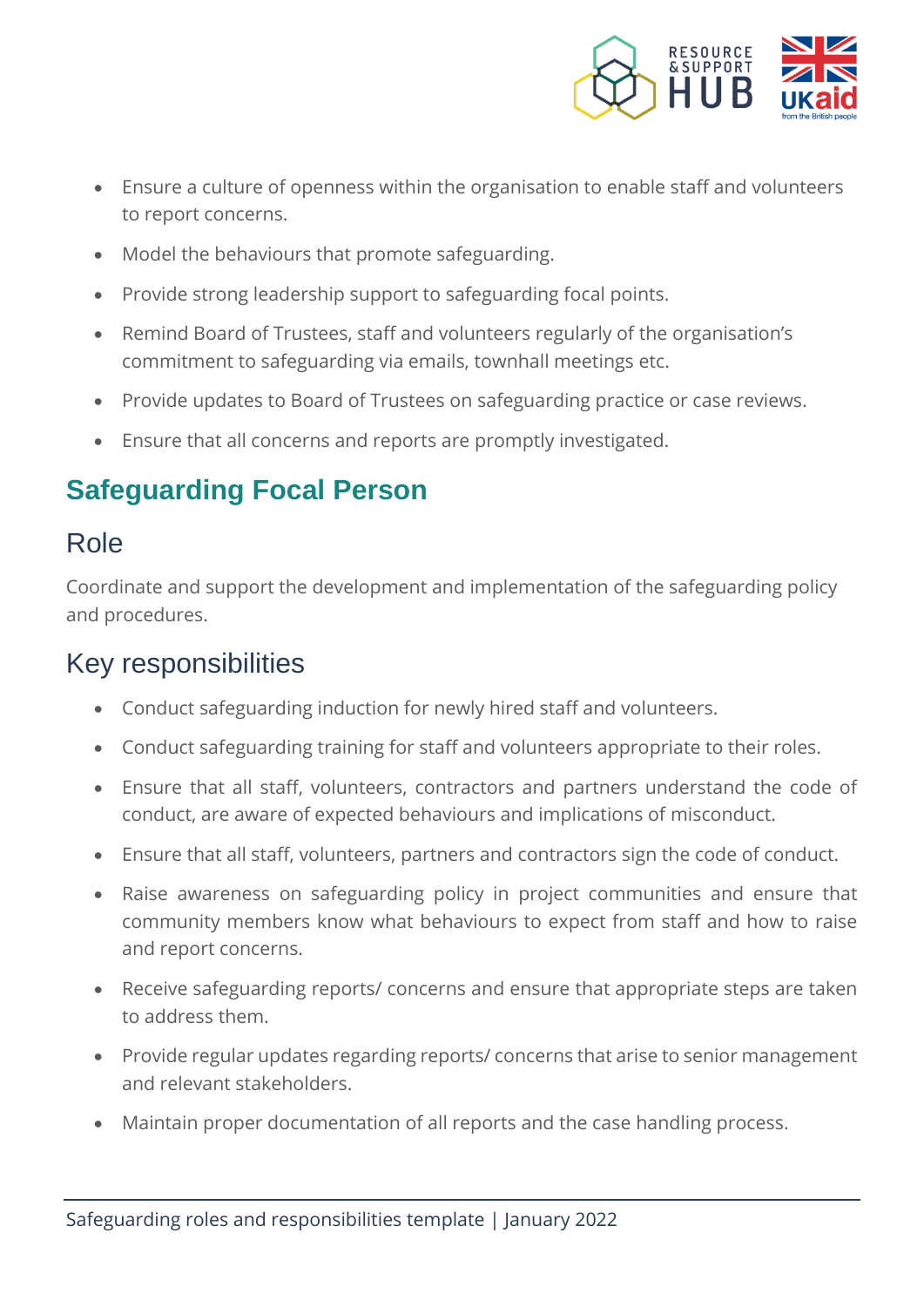

- Clarify questions on safeguarding raised by staff, volunteers, partners and contractors.
- Support the organisation to implement and monitor the safeguarding policy and report regularly to senior management on issues with implementation.
- Build and maintain relationships with service providers ensuring that the organisation has the right network of support.

#### **Programme Manager**

#### Role

Lead, coordinate and manage the implementation of safe programmes and supervise project team/s.

## Key responsibilities

- Ensure all new staff receive safeguarding induction and training.
- Hold regular staff meetings where safeguarding is part of the agenda and safeguarding issues are discussed.
- Monitor the implementation of safeguarding in the team/ department.
- Follow up and address safeguarding issues promptly.
- Ensure that direct reports have development objectives linked to safeguarding in annual appraisal.
- Monitor the progress of direct reports in achieving the objectives and provide regular feedback.
- Include safeguarding in meetings with community stakeholders and address concerns.

## **Programme Officer**

#### Role

Plan and implement safe programmes.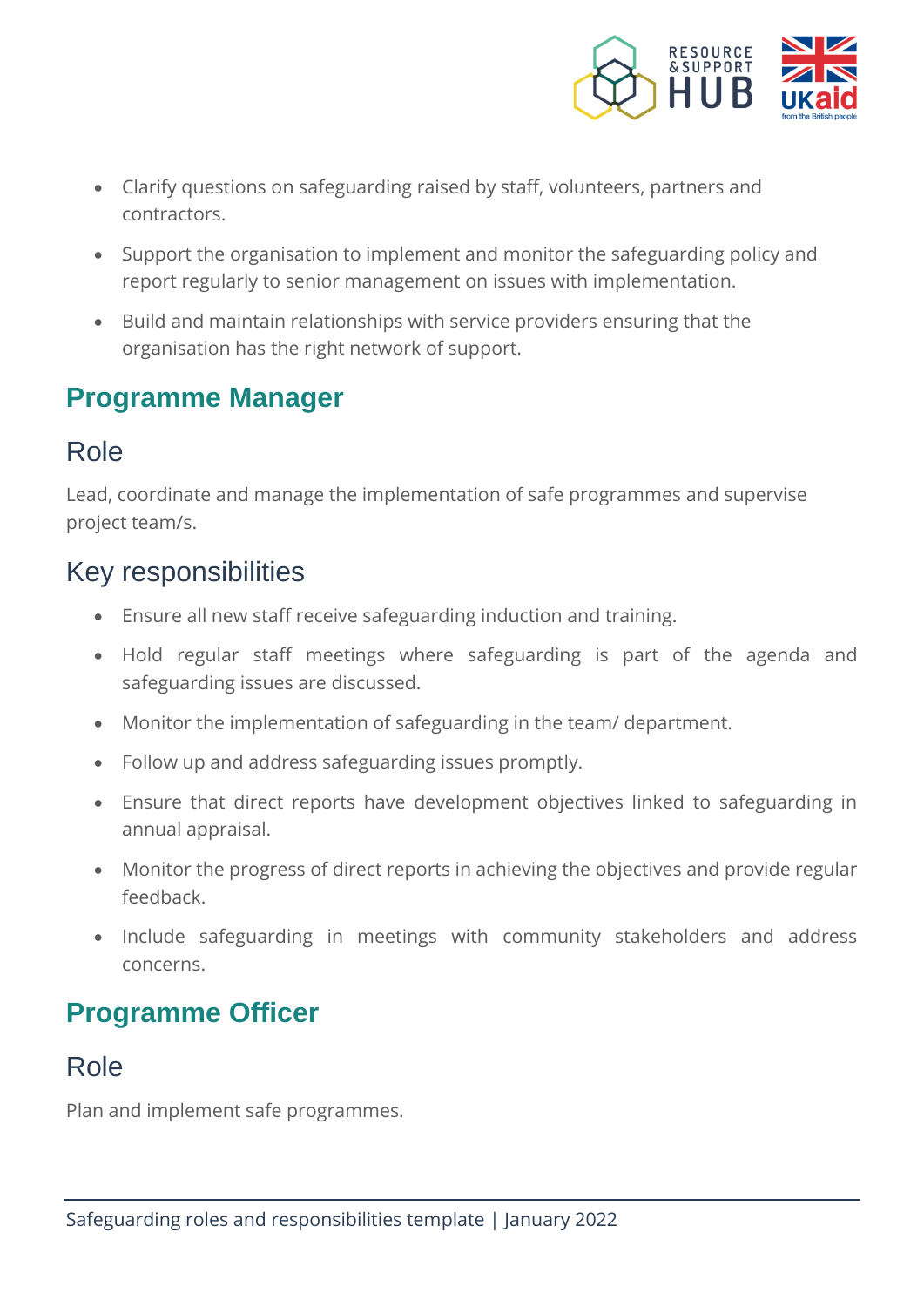

## Key responsibilities

- Ensure that project communities are aware of safeguarding policies and how to raise and report concerns.
- Serve as a liaison between the organisation and project community on safeguarding matters.
- Ensure the implementation of safe programmes by being alert and responsive to safeguarding risks in project communities.

## **Monitoring and Evaluation Officer**

#### Role

Monitor, track and report project activities including components of safeguarding.

#### Key responsibilities

- Integrate safeguarding in M&E tools.
- Track safeguarding indicators relevant to the project/s.
- Prepare reports with safeguarding as a key section on the reporting template.
- Develop success stories that highlight the organisations work to promote safeguarding.
- Serve as a liaison between the organisation and project community on safeguarding matters.
- Ensure the implementation of safe programmes by being alert and responsive to safeguarding risks in project communities.

## **Human Resources Officer**

#### Role

Recruit, manage and develop staff to create a safe organisation.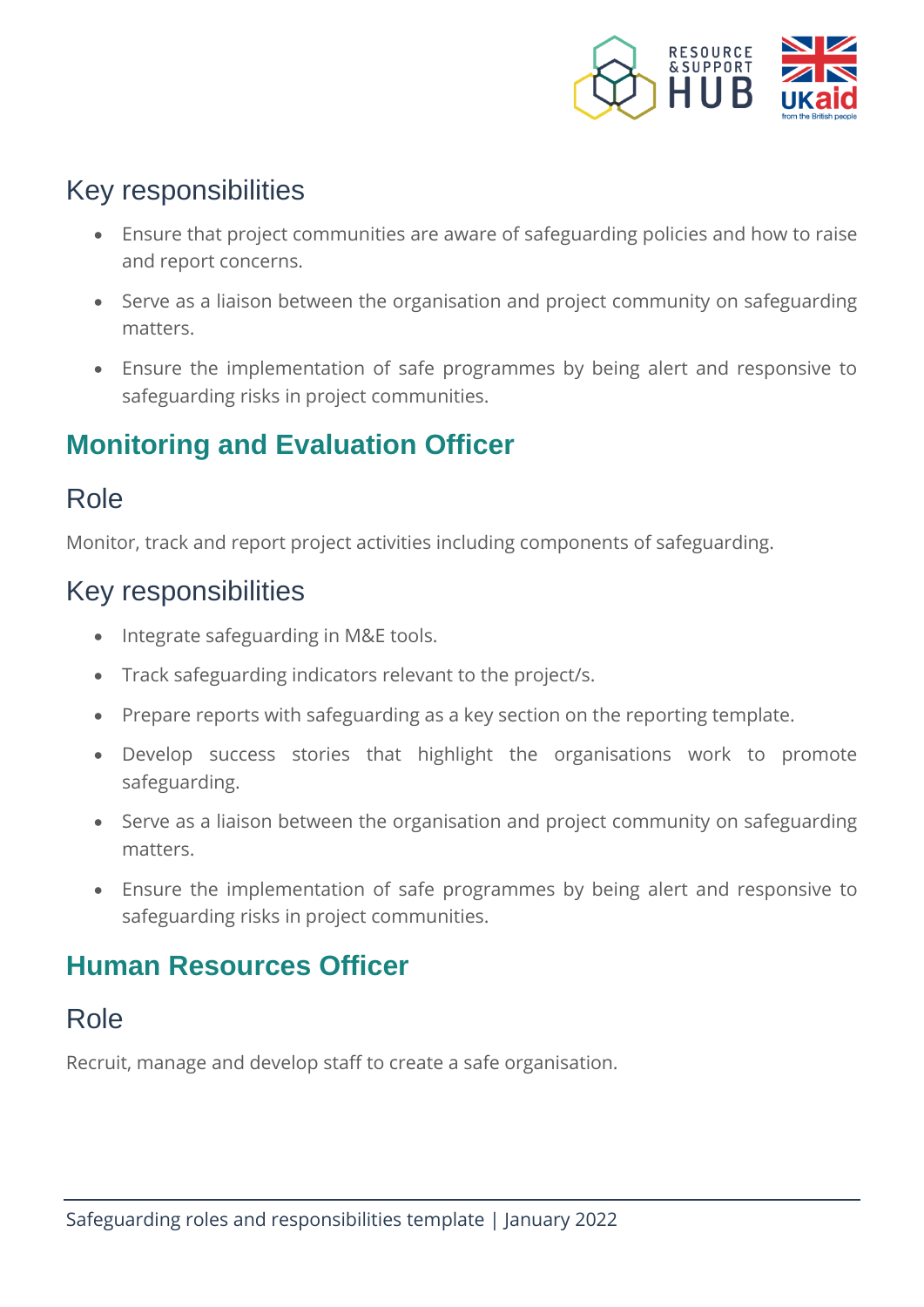

## Key responsibilities

- Carry out necessary steps when recruiting new staff and volunteers such as carrying out background checks.
- Ensure all new staff receive the code of conduct with the employment contract.
- Ensure that employment contracts state the organisation's commitment to safeguarding as well as the requirement to adhere to the code of conduct.
- Ensure that new staff understand the code and expected behaviours.
- Prioritise safeguarding training for all staff in training plans both first time trainings and refreshers.
- Ensure that all staff set development objectives/ goals on safeguarding in their annual appraisal.
- Work closely with managers to ensure that safeguarding goals are met.
- Set up a strategy for recognising staff that demonstrate behaviours that promote safeguarding.
- Conduct and document exit interviews consistently as this may provide useful feedback for the organisation.
- Enforce disciplinary measures when there is a breach of policy.

## **Communications Officer**

#### Role

Manage the organisation's visibility and oversee communications (online and offline) to ensure it promotes safeguarding and protects programme beneficiaries.

## Key responsibilities

- Develop the organisation's communications strategy incorporating components of safeguarding.
- Identify appropriate safeguarding messages and channels for broadcasting.
- Include information about safeguarding on social media channels and/ or newsletters.
- Design appropriate informed consent procedures and forms.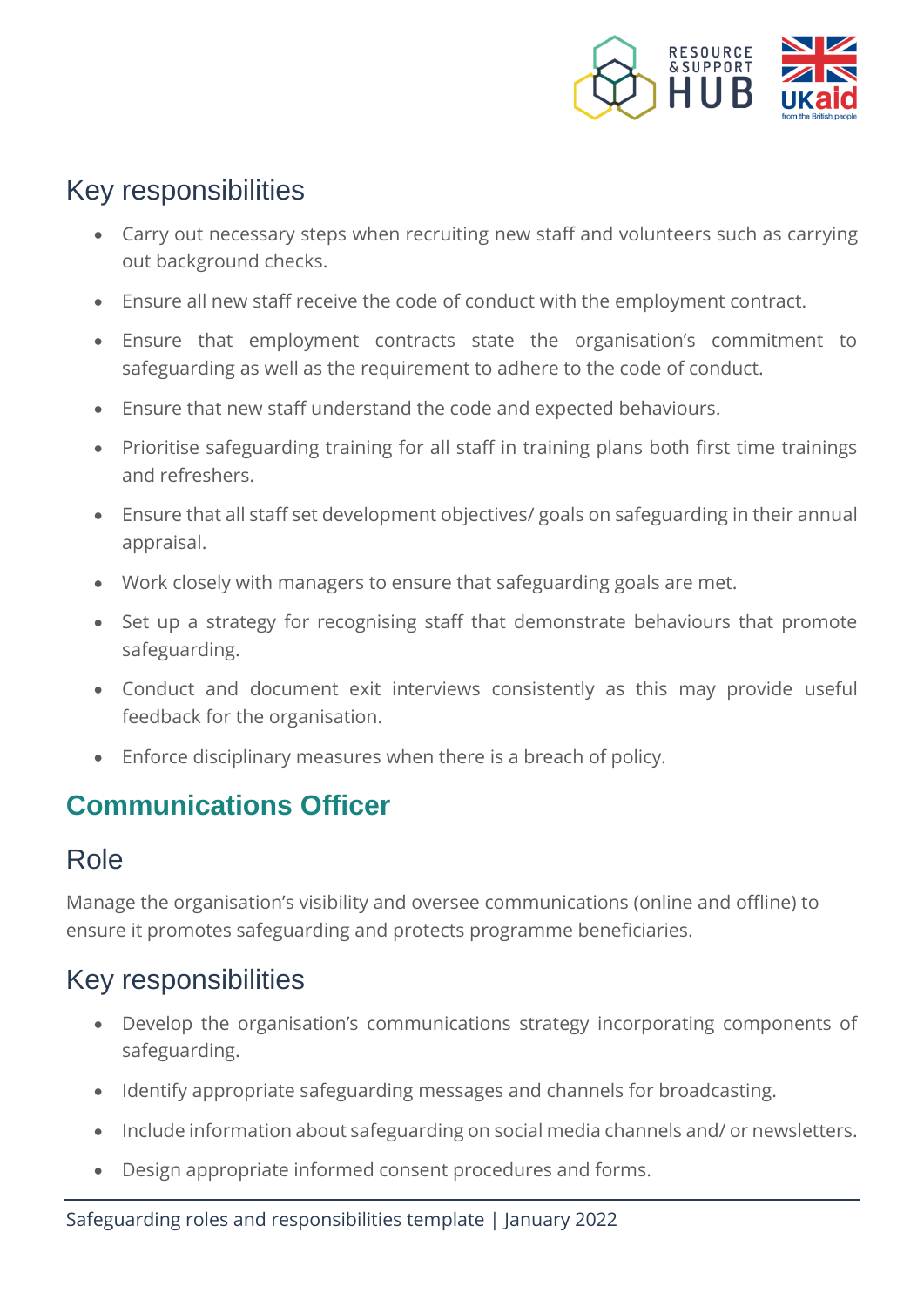

- Seek permission from beneficiaries to use stories/ images and ensure that informed consent forms are signed.
- Ensure that programme beneficiaries are portrayed in a positive manner in all communications internally and externally.
- Monitor the impact of the organisation's communications work.

# **All Staff**

#### Role

Contribute to creating a safe culture.

## Key responsibilities

- Read and be fully familiar with the organisation's safeguarding policy and code of conduct.
- Demonstrate behaviours that promote a safe culture.
- Raise concerns immediately.

This document was adapted from the following resources:

GCPS Consulting UK for CHS Alliance, 2017, PSEA Implementation Quick Reference Handbook

Accessed November 2021 from<https://pseataskforce.org/uploads/tools/1499958998.pdf>